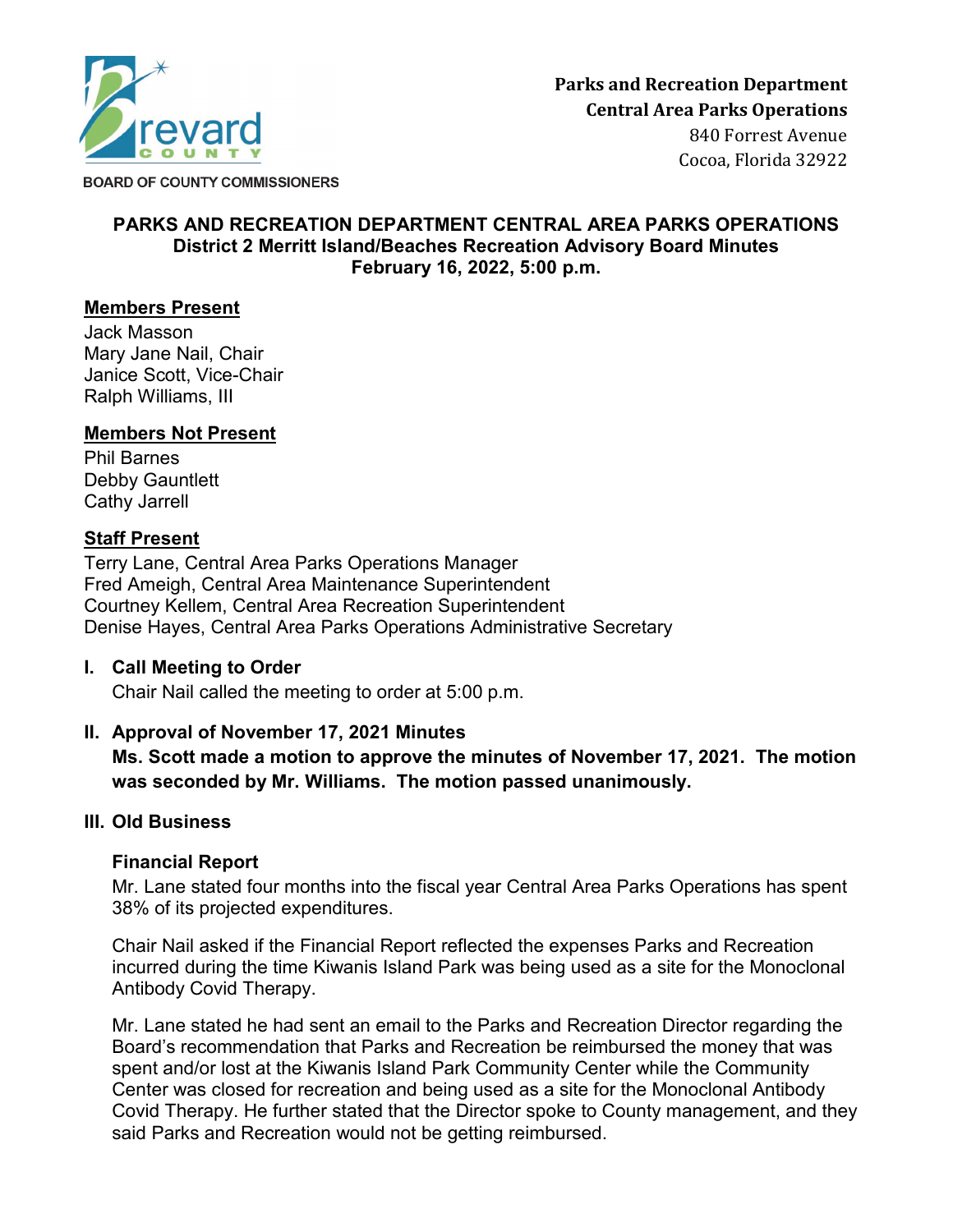Mr. Masson asked what the revenue loss was for that time period.

Mr. Lane stated it was an approximate loss of \$2,500 a month because it didn't happen during the summer months when Parks and Recreation collects most of its revenue.

## **Attendance and Programs Report**

Ms. Kellem informed the Board that County run over 50 softball leagues were playing on Tuesday nights, and coed kickball leagues were playing on Wednesday nights at Kiwanis Island Park. She further informed the Board that there was going to be an adult soccer tournament at Mitchell Ellington Park starting Friday, March 18<sup>th</sup> and running through Sunday, March 20<sup>th</sup>.

Ms. Kellem stated that Spring Training starts Saturday, February 26<sup>th</sup> and runs through Wednesday, April 6<sup>th</sup>, and that Merritt Island Little League would be holding its Opening Day event sometime next month.

Ms. Kellem Informed the Board that on Friday, February 18<sup>th</sup> and Monday, February 21<sup>st</sup> the One Day Fun Day would be held at Kiwanis Island Park Community Center. She further informed the Board that all of the community centers would be open and ready to transport kids at 9:00 a.m. and return 4:00 p.m. to the home community center and that there must a minimum of 5 children registered in order for staff to transport the children to Kiwanis Island.

Ms. Kellem stated that Spring Break Camp would be held March 14<sup>th</sup> through March 18<sup>th</sup>, that Summer Camp would begin Friday, May 27th and run through Tuesday, August 9<sup>th</sup>.

Ms. Kellem stated the Food Truck Festival/Movies in the Park would be held at Mitchell Ellington Park on Friday March  $4<sup>th</sup>$  and Kiwanis Island Park on Friday, April 1<sup>st</sup> from 4:30 p.m. to 8:30 p.m.

Ms. Kellem stated that the same Food Truck Festival/Movies in the Park was held on Friday, February  $4<sup>th</sup>$  at Mitchell Ellington Park and that it had approximately 15 food trucks signed up to participate.

Ms. Kellem stated the Rotary Park Nature Center Program Supervisor was continuing with all programing, including private homeschool programs outside while the Nature Center siding project is being completed. She further stated that the Big Kid Adventure group went to Vero Beach for the Balloon Festival on Saturday, February 5<sup>th</sup>.

Ms. Kellem stated that Woody Simpson Park Community Center held a Princess Ball on Saturday, February  $12<sup>th</sup>$  from 6:00 p.m. to 10:00 p.m.

## **Maintenance Report**

Mr. Ameigh stated the new fencing installation around the tennis courts at Mitchell Ellington Park has been completed and that staff was beginning the installation of the new football field goals.

Mr. Ameigh stated the siding project at Rotary Park Nature Center was approximately 90% complete.

Mr. Ameigh informed the Board that at Robert Murkshe Park new shower towers were being installed to replace the ones that had rusted.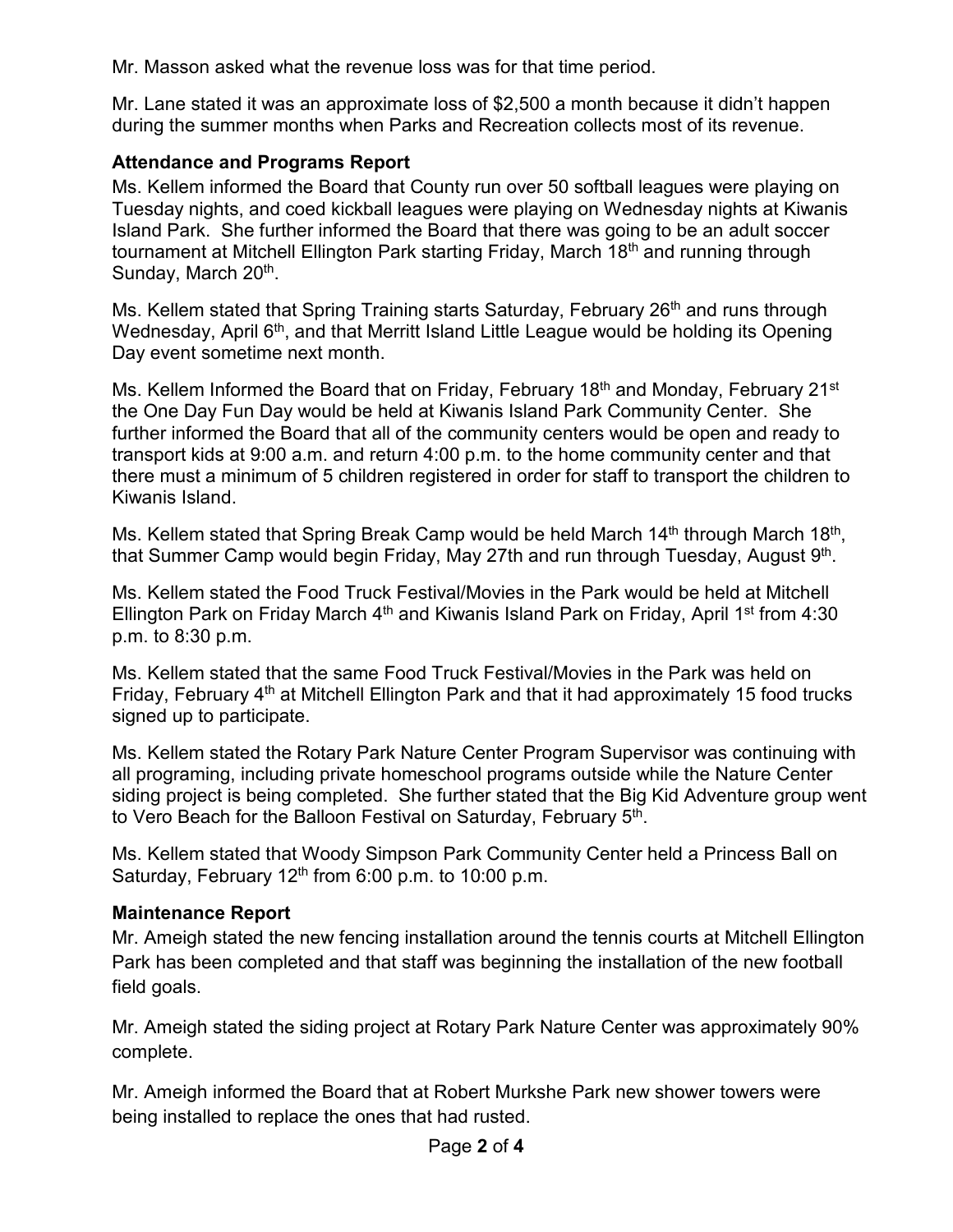### **IV. New Business**

Chair Nail distributed a letter she received regarding the installation of a self-contained Thrive 900 Outdoor Gym in the parks and stated she felt it was a good idea.

Mr. Lane stated almost every playground company has fitness stations.

Mr. Lane also stated it would be good idea depending on available funding and location.

Mr. Lane further stated that if Chair Nail was thinking about the outdoor gym equipment being installed at Lori Wilson Park it would have to go through the Tourism Development Office Board.

Chair Nail passed gavel to Mr. Williams for the purpose her making a motion.

# **Chair Nail made a motion to have a self-contained outdoor gym equipment installed next to a playground so that parents can watch their children and exercise at the same time. Ms. Scott seconded motion. The motion passed unanimously.**

Mr. Masson recommended staff consider this type of equipment be incorporated into the next fiscal year's budget, and that staff give the Board a presentation at the next Board meeting.

Ms. Scott wanted to know what the cost would be.

Mr. Lane stated he would investigate the cost and present the numbers to the Board at the next meeting.

## **Election of 2022 Chairperson and Vice-Chairperson**

Mr. Lane opened the floor for nominees for Chairperson.

Mr. Masson nominated Chair Nail be re-elected as Chairperson.

Chair Nail nominated Mr. Williams be elected as Chairperson.

Mr. Williams declined the nomination.

Ms. Nail accepted the nomination and was unanimously elected Chairperson for 2022.

Chair Nail nominated Ms. Scott as Vice-Chairperson for 2022.

Ms. Scott accepted the nomination and was unanimously elected as Vice-Chairperson for 2022.

## **Projects**

Mr. Lane distributed the Fiscal Year 2021/2022 Capital Improvements projects list.

Mr. Lane gave the following information:

- Rotary Park Nature Center siding replacement project is still ongoing.
- Kiwanis Island Park Community Center voice activated fire alarm system installation has been completed.